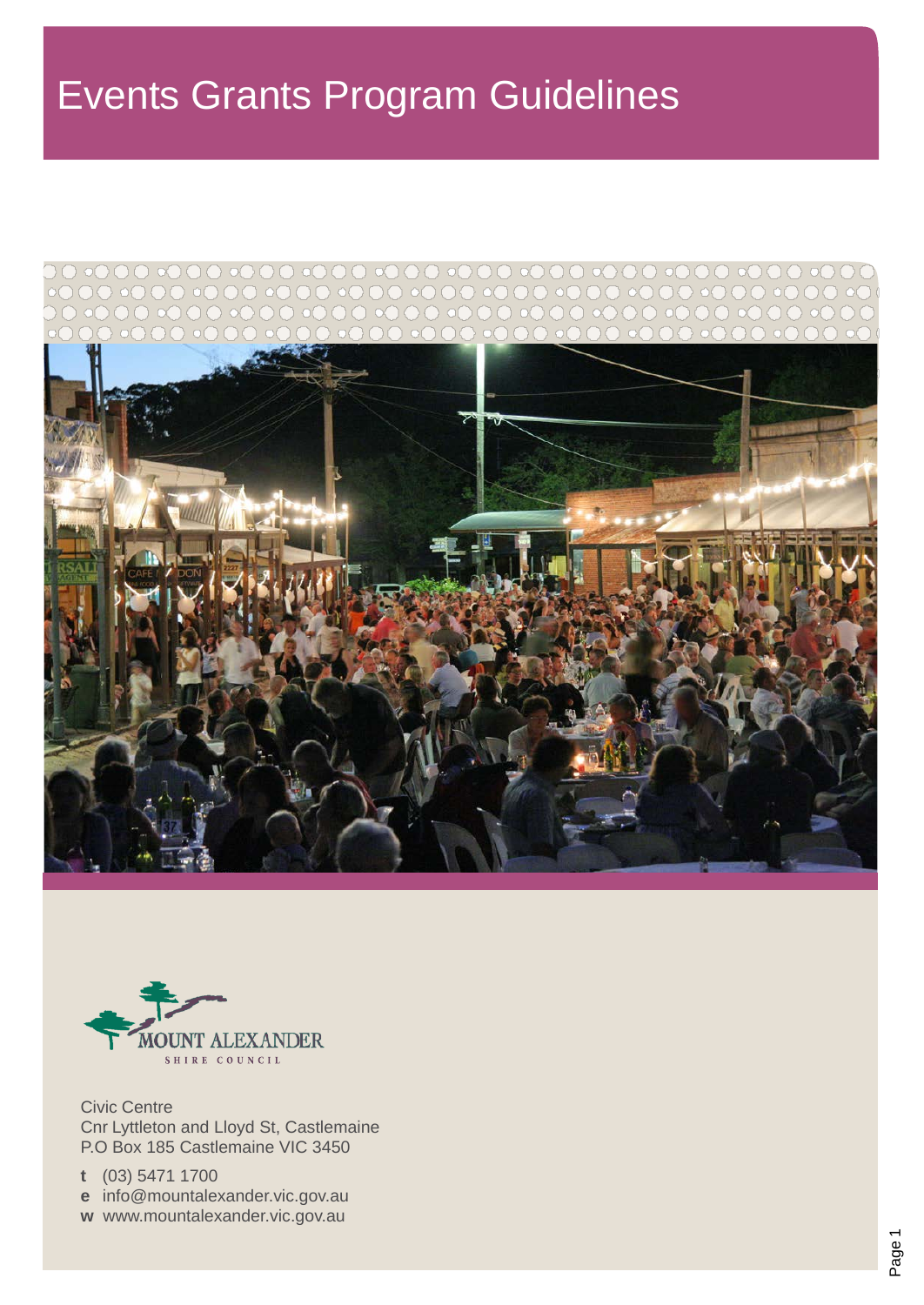Mount Alexander Shire Council allocates funds each year to support events in the local community that align with the pillars in our Council Plan 2021-2025 and other strategic directions.

Applications must be for events that are:

- Based in Mount Alexander Shire
- Benefit the Mount Alexander Shire community

Due to the COVID-19 pandemic, we understand events may need to adapt to meet current restrictions. We encourage event organisers running an alternative style of event, such as online or virtual events, to also apply.

#### **Our funding streams:**

Round 1 and 2 grants

- Open **twice a year** (refer to table on next page)
- Event must be held in **2022**
- 3 tiers of funding available \$1,000, \$2,000 & \$3,000 per event
- Application process: Brief online application with supporting documentation requirements differing depending on tier
- Reporting requirements: Acquittal report with a summary of outcomes and photos or media links.

Quick response grants

- Open **all year** to events held **1st July 2021** and beyond
- Up to \$500 available per event
- Total budget of \$10,000 per year; this stream will be closed when funds have been exhausted.
- Application process: Brief online application
- Reporting requirements: Acquittal report with a summary of outcomes and photos or media links.

**To find out more information about our program or to discuss your event with an Officer, contact the Venues and Events Officer to organise a time.**

#### **Our vision:**

Working together for a healthy, connected shire

#### **Program objectives:**

In accordance with our vision the Events Grants Program aims to:

- 1. Support and encourage the development and sustainability of events that promote:
	- A healthy, connected and inclusive community
	- An environment for people and nature
	- A resilient and growing local economy
- 2. Ensure that the assessment of applications and awarding of grants are:
	- **Fair**
	- **Transparent**
	- **Accountable**

Applicants are encouraged to read our Council Plan 2021 2025 and other relevant [strategies and plans](https://www.mountalexander.vic.gov.au/Page/Page.aspx?Page_Id=766) available on our website, prior to applying.

These include, but are not limited to Bendigo Region Destination Management Plan; Climate Change Action Plan; Economic Development Strategy; Youth Engagement Action Plan.

#### **How to apply:**

- Discuss your event proposal with the Venues and Events Officer on 5471 1857
- Complete your application online at: [https://mountalexander.smartygrants.com.au](https://mountalexander.smartygrants.com.au/)

#### Note:

- Eligible applicants may only receive one grant per funding stream each year
- Late or incomplete applications will not be considered.

14 February 2022

**Applications open: Applications close:**

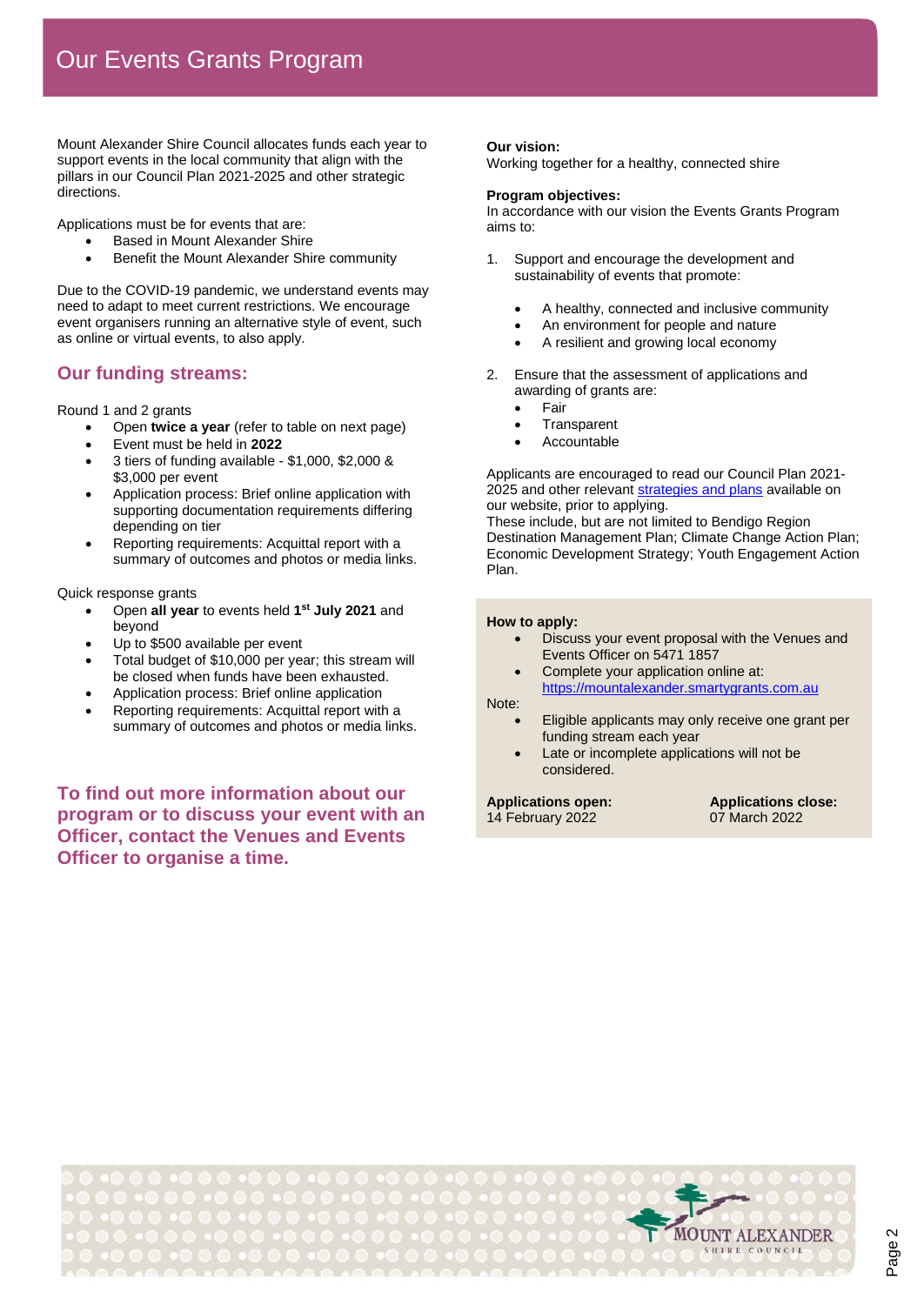### **Round 1 (August 2021) and 2 (February 2022) streams**

- Tier one Expected overall attendance above 2,000 people \$3,000 grants available
- Tier two Expected overall attendance between 1,000 to 2,000 people \$2,000 grants available
- Tier three Expected overall attendance below 1,000 people \$1,000 grants available

#### **Quick response stream**

• Up to \$500 grants available all year round

These tiers have different application requirements, please visit the SmartyGrants website for details.

#### **Who can apply?**

Applicants must:

- Be a not-for-profit, incorporated association, registered charity, an auspiced individual/group, commercial or eligible service organisation;
- Have an Australian Business Number (ABN) or provide a Statement by a Supplier form from the Australian Taxation Office;
- Not be in debt or in dispute with Council:
- Submit only one application per event per financial year.

If your group is not incorporated, or a registered charity with the Australian Charities and Not for Profits Commission you can still apply for a grant if you have an auspicing body, however this must be included in the application. Auspiced applications must have a signed auspice agreement. An auspice agreement template is available on Council's website.

Any existing funding agreements or partnerships with Council will be taken into consideration during the assessment process.

### **What can be funded by the program?**

Funding can be used for a wide variety of event production costs, please also refer to the section that outlines funding restrictions on the next page.

Funding may be applied for support to:

- Established and new events
- One-off and recurring events
- Not for profit and commercial events

In-kind support allows for events to access the following services that would normally come at a cost:

- Permits for road closure or road use, camping, temporary signage, parking, works on a Council road, occupancy permit, siting permit or fundraising permit
- Hire fees for Council managed venues and equipment

Even if you are only seeking in-kind support, you must submit a grant application. If an application is not received, event organisers may be required to pay a fee for services. Applications for retrospective (after event) funding or in-kind support will not be considered. Total grant amounts are inclusive of any in-kind support value.

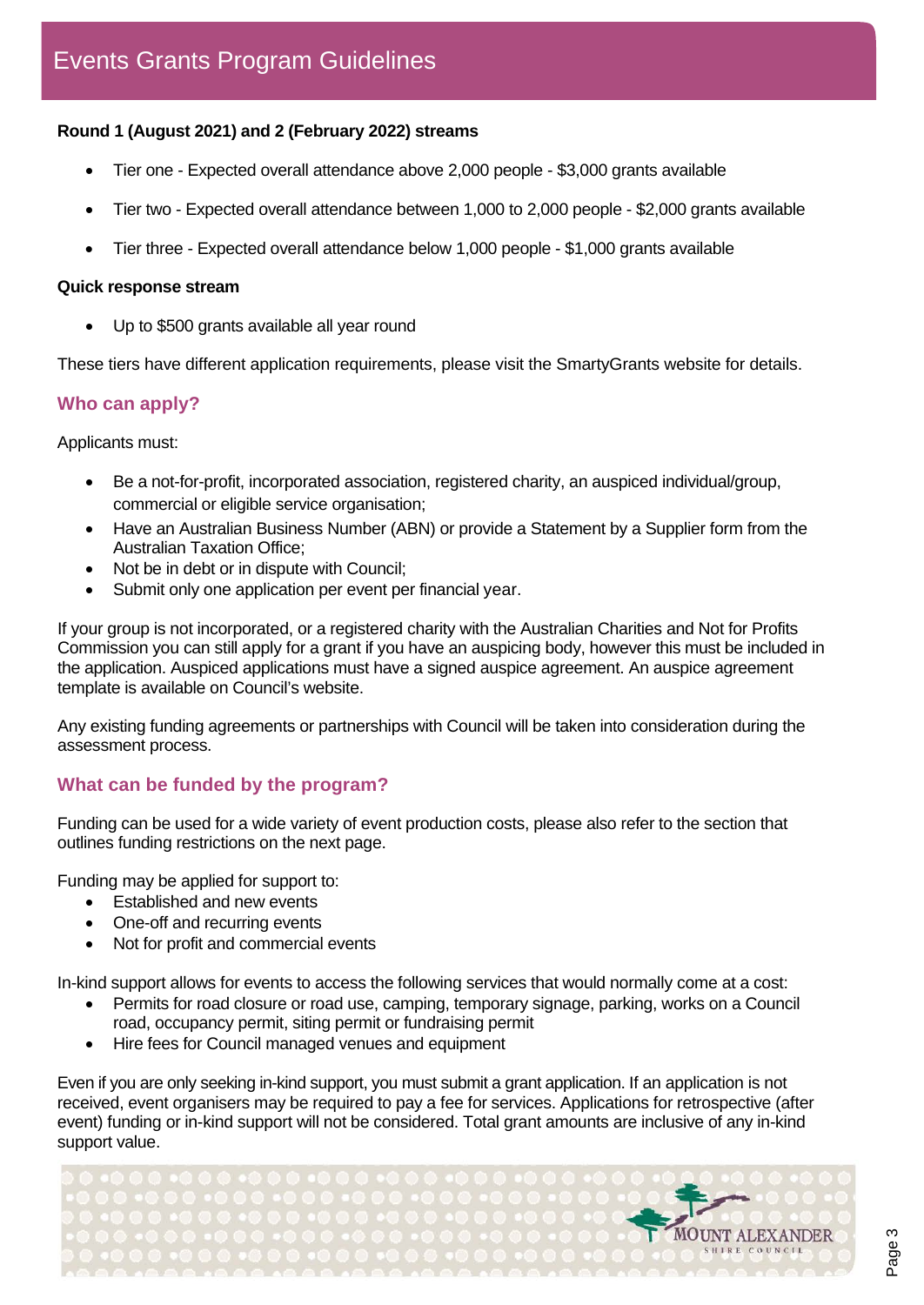## **What cannot be funded by the program?**

- Events that do not take place within the Mount Alexander Shire municipal boundary
- Events that have not acquitted for previous grants within 12 weeks of the event date
- Projects or activities which:
	- $\circ$  are reasonably considered not acceptable by or offensive to the broader community
	- o have the sole purpose of fundraising with no other social or economic benefit to the community
	- o are the responsibility of other government departments or agencies
- Maintenance on facilities or debts
- Capital expenditure (equipment, purchase of land, vehicles or building on privately owned land)
- Recreational excursions (camps, holidays and tours)
- Catering, competitions, gifts and prizes
- Ongoing operational costs (core business) such as salaries (except for contract work), rent, annual general meetings, insurance and utility costs
- A private event that is not broadly accessible to the local community

#### **How are applications assessed?**

All applications are assessed by a cross-organisational panel against the criteria listed below. Applications will be ranked from highest to lowest score and those with the highest scores will be awarded funds until the total pool is exhausted.

#### **Assessment criteria**

#### **1. Alignment to the Mount Alexander Shire Council Plan 2021-2025**

The event's capacity to achieve **three** or more of the following (75%):

- Improved health and wellbeing through use of Council public spaces and trails
- Initiatives to create acceptance of diversity
- Reduced levels of waste generated by the community
- Promote the Shire as a great place to live and do business
- Help to grow tourism to the Shire
- Opportunities for adult education and skills development
- Provide an accessible range of services for all including children, young people and families
- A safe, healthy and engaging environment for volunteers

#### **2. Feasibility**

The applicant's capacity to successfully deliver the event (25%):

- Sound business and project planning
- Capacity to deliver event without Council grant funds

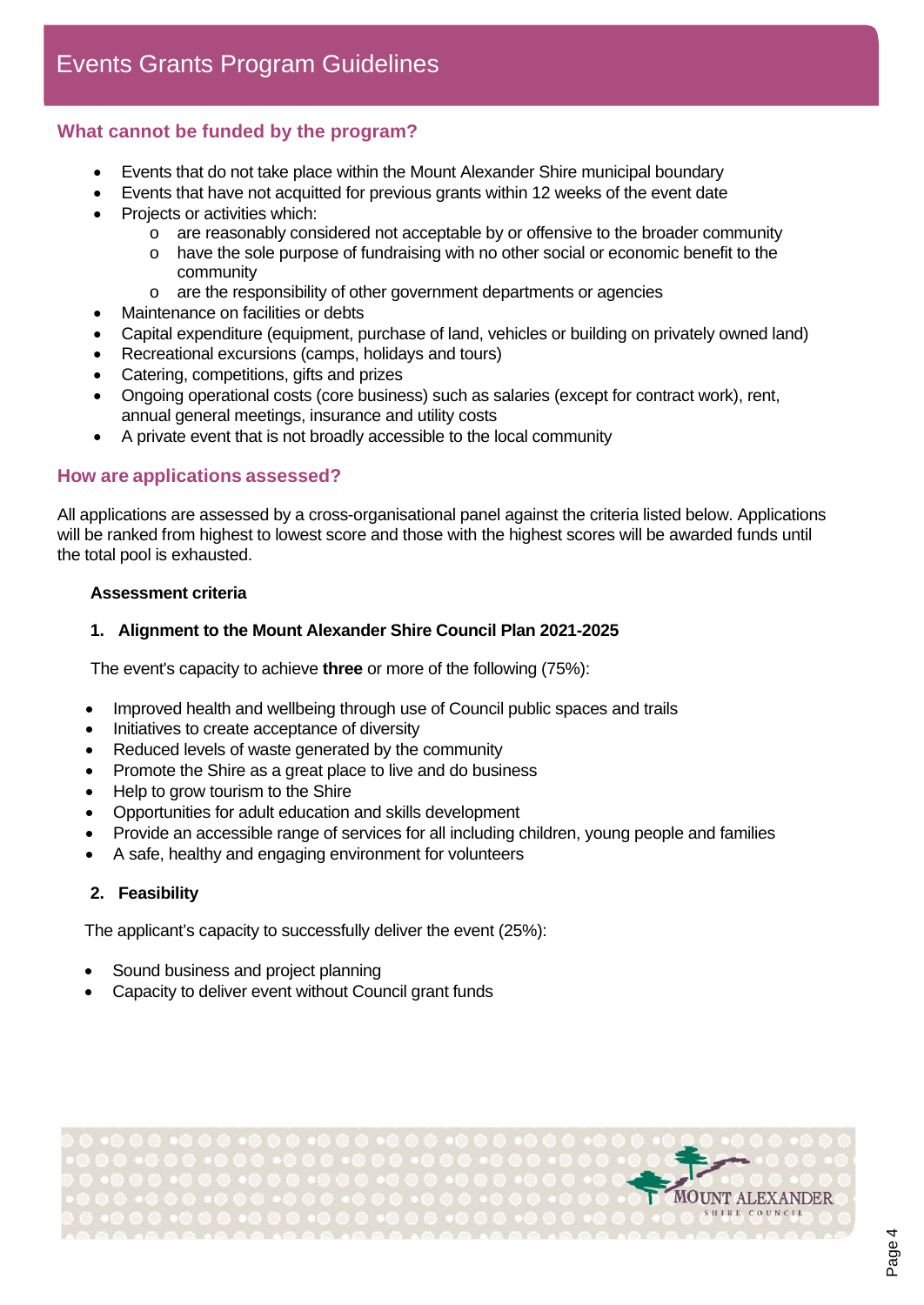# **Preparing your application**

To apply for a grant, you will need to visit the smarty grants website: [https://mountalexander.smartygrants.com.au](https://mountalexander.smartygrants.com.au/)

Please note the following conditions before submitting your application:

- This is a competitive program and no application is guaranteed funding. Please ensure the tier/amount you apply for is realistic, justifiable and supported with appropriate documentation.
- If your event takes place in Mount Alexander Shire and another municipality, focus on the benefits delivered to the Mount Alexander Shire community in your application.
- All successful applicants will be required to acknowledge Council support as outlined in the funding agreement.

#### **Required documentation for your application:**

Quotes for the goods and services that the funds will be used for are required to be submitted with your application for all tiers.

Tier one applications are also required to submit the following:

- An Event Plan including:
	- Contacts
		- Key tasks
		- Timelines and schedule of event<br>• Notification plans
		- Notification plans
		- Venue and site plans
		- Traffic, transport and parking plans
		- Permits and licenses
	- A revenue and expenditure budget including details of entry fees and/or further sponsorship/grants.

#### **Further supporting documentation:**

Although these documents are not compulsory with your application, if provided they help build a strong grant application.

- Evidence of attendance or projected attendance
- Economic Impact evidence
- Marketing and Communications Plan
- Environment Impact Plan
- Emergency Management Plan
- Risk Management Plan
- Covid Safe Plan

### **How will I know the outcome of my application**

Successful applicants will be notified in writing. A funding agreement outlining the terms and conditions of the funding being provided by Council will be sent. Funding agreements must be signed and returned by the due date. An invoice for the grant amount must also be provided with the funding agreement to receive funding.

Unsuccessful applicants will be notified in writing of their unsuccessful application and provided with feedback on the reason(s) behind the decision. Applicants may also request to speak with a Council Officer about their application if they would like further feedback.